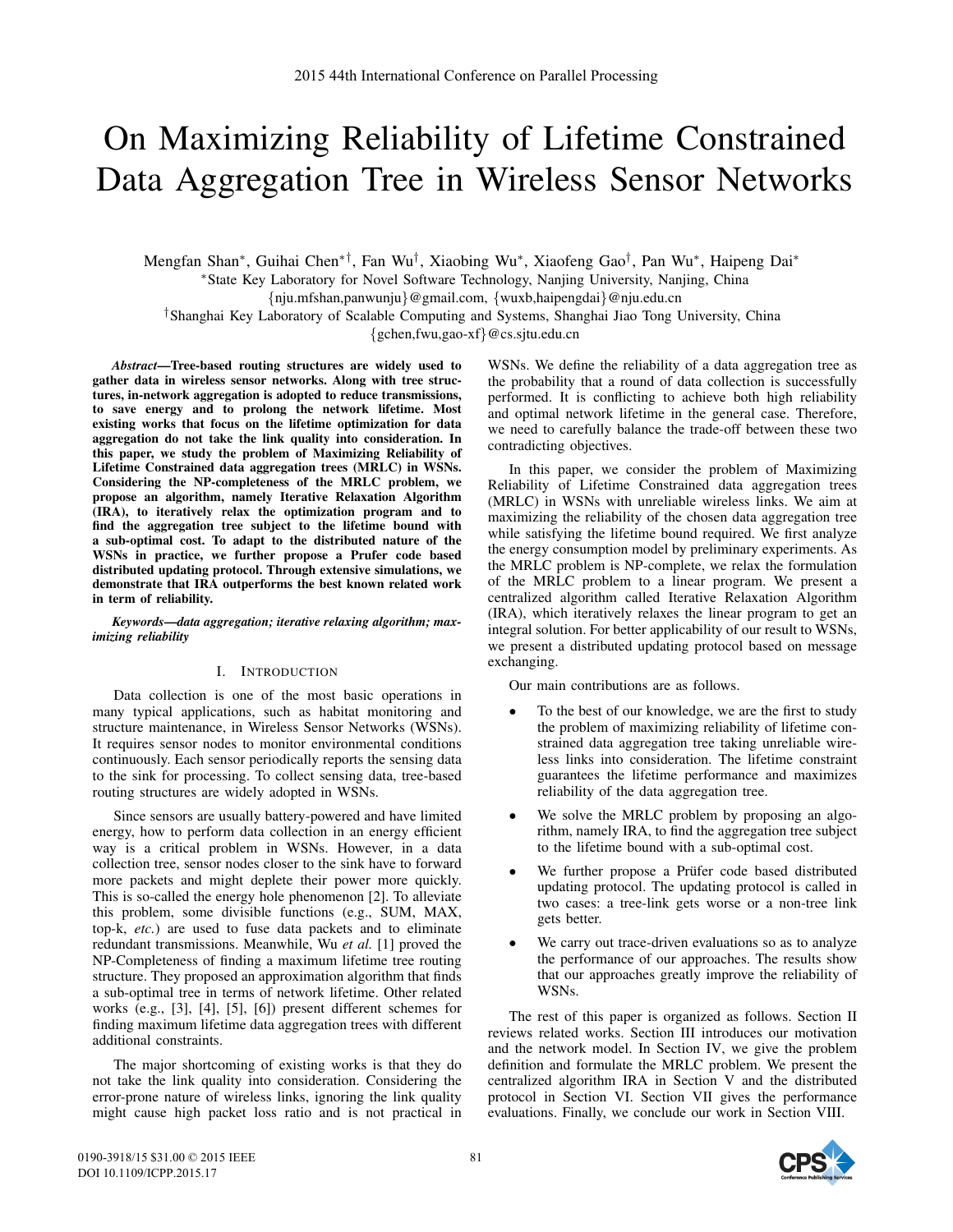## II. RELATED WORKS

There are many related works on the problem of building data collection and aggregation structures in wireless sensor networks. In this section, we briefly review related works.

Park and Sahni [8] proved that optimal routing in terms of the network lifetime is NP-hard in wireless sensor networks. They proposed a non-tree-based scheme for maximizing network lifetime in data collection networks. However, the solution is a heuristic approach and it does not consider the energy consumption of receiving. Wu *et al* [2] investigated the energy hole problem in data collection. They proposed a distributed routing algorithm based on shortest path trees, but the sensors have to be deployed in a predefined distribution.

Some related works [22], [13], [17] study the problem of reducing total energy consumption of data collection and aggregation networks. Crowcroft *et al.* [22] considered the problem of efficient data gathering in sensor networks and the efficiency is measured by total energy consumption, the quality of the transmissions, etc. The main objective is to construct efficient backbones for multi-hop data collection with data aggregation. Wu *et al.* [13] studied the problem of energy-efficient wake-up scheduling in data aggregation networks. They proposed efficient approximation algorithms for constructing data aggregation trees that guarantee both the energy consumption and network throughput are within a constant factor of optimal. Kuo and Tsai [17] studied the problem when a certain aggregation ratio  $q$  is given. The problem is NP-complete and they proved that every shortest path tree has an approximation ratio of 2. They also proved that the problem is NP-complete if some relay nodes are available and propose an 7-approximation algorithm. However, the total energy consumption is different from the network lifetime. Reducing the total energy consumption does not guarantee the improvement of the network lifetime.

Building a tree structure to maximize network lifetime is first proposed in data collection networks without aggregation. In data gathering without aggregation, nodes close to the sink would suffer from heavy loads. To extend the network lifetime, energy consumption of nodes should be balanced effectively. Some related works focus on maximizing lifetime through efficient balancing the energy consumption among sensor nodes. Levin *et al.* [20] studied the problem under two network models: homogeneous networks with obstacles and heterogeneous networks without obstacles. They provided an approximation algorithm for each network model. However, they did not consider the energy consumption for receiving, which should not be ignored in most sensor networks. Liang *et al.* [19] proved that the problem is NP-complete. They provided an algorithm called Maximum lifetime Tree construction for data gaThering without aggregation (MITT) and proved that MITT has an approximation ratio of  $\Omega(\log n / \log \log n)$ . Imon *et al.* [23] proposed a novel and efficient algorithm called Randomized Switching for Maximizing Lifetime (RaSMaLai). RaSMaLai aims at maximizing the network lifetime through load balancing with a low time-complexity. They also designed a distributed version of RaSMaLai.

There are some related works focusing on maximizing lifetime in data aggregation networks. Cheng *et al.* [15] studied the degree bounded data aggregation network problem, but only proposed heuristic approaches. Li [16] presented the first distributed method to construct a bounded degree planar connected structure LRNG (Local Relative Neighborhood Graph), whose total link length is within a constant factor of the minimum spanning tree using total  $O(n)$  messages under the broadcast communication model. However, this scheme is only for nodes distributed in a two dimensional plane and the transmission range is uniform and normalized to one unit. An LRNG has more links than a minimum spanning tree and it consumes more energy than that by MST. Tan and Körpeoğlu  $\lceil 3 \rceil$  proposed two algorithms for maximizing lifetime. The algorithms are based on sensor locations and minimum spanning tree construction. A linear program based approach presented by Xue *et al.* [4] gives an approximation algorithm for finding a maximum lifetime aggregation tree. Wu *et al.* [1] first proved that the problem of maximizing lifetime of data aggregation networks is NP-complete. They also proposed an approximation algorithm. In all these works, they have a strong assumption that wireless links are reliable.

Only a few works take both lifetime and unreliable links into consideration. Kwon *et al.* [21] tried to maximize lifetime under reliability and stability constraints in wireless sensor networks. They found that short-distance hops are not always optimal for energy saving and using multi-hop paths may consume higher energy. They investigated the problem of maximizing the network lifetime under reliability constraint on the end-to-end success probability. In a tree-based data collection model, it is important to balance loads among sensor nodes and the reliability model is different from the end-to-end paths. Shen *et al.* [5] presented the problem of constructing data gathering tree to maximize the lifetime of unreliable wireless sensor network under delay constraint. Their solution is based on the minimum spanning tree of WSNs where the weights of links are the Expected Transmission Count and the network reliability is guaranteed by retransmissions. In this paper, we use reliability to define the goodness of wireless links and maximize the reliability of data aggregation trees. The retransmissions are not necessary for our solution and the lifetime preformance is still outstanding.

#### III. PRELIMINARIES

In this section, we first introduce the motivation of our work. We then present the network model in this paper.

## *A. Motivation*

Our work is motivated by the intersection between maximizing network lifetime and unreliable wireless links in wireless data aggregation sensor networks.

First, wireless links are highly unreliable in wireless sensor networks. Link-quality based forwarding strategies are designed to improve the performance of end-to-end throughput and transmission delay in tradition ad hoc networks and sensor networks and not suitable for data aggregation networks. For example, ETX [10] is a link-quality based forwarding strategy based on the expected transmission count. A node sends a packet again and again until the packet is received correctly by a forwarder. It is energy consuming and is not suitable for sensor networks where lifetime is a key issue. Retransmission is also not necessary in some time critical applications, such as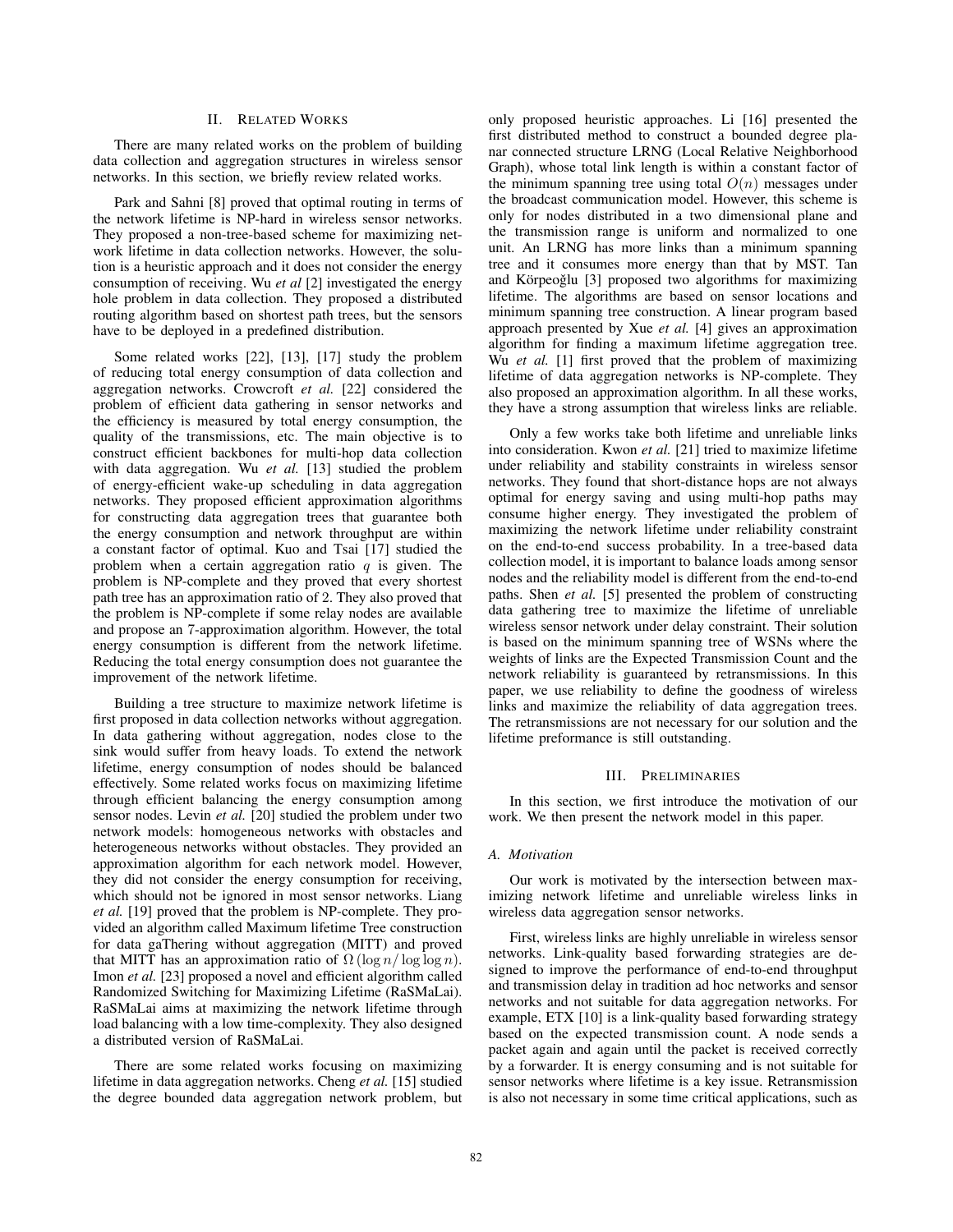tracking and fire monitoring, etc. Figure 1 shows the average number of packets for one round of data aggregation with unreliable links for different sizes of networks. As shown in Figure 1, when the network has 16 nodes, the total number of packets increases from 15 to 150 while the average link quality decrease from 100% to 10%. The total number of packets increases even more when there are more nodes in the networks. It means that nodes spend 90% of energy in retransmission.



Fig. 1. Average Number of Packets vs. Average Link Quality

Another problem is that most previous works focusing on maximizing network lifetime perfer networks with good connectivity, because better connectivity leads to more forwarding candidates. Nodes might take long-distance links to get better connectivity. Figure 2 shows the average packet reception ratio of different distances. We also vary the transmitting power of the TelosB nodes. As shown in Figure 2, the link quality decreases while the distance increases when  $Tx = 19$  and the average link quality goes from almost 100% to less than  $10\%$  while the distance increases from  $4ft$  to  $16ft$  when the transmission power is 11 and 15.



Fig. 2. Distance vs. Average Link Quality

#### *B. Network Model*

Suppose that there is a sink node and  $n - 1$  sensor nodes  $V = \{v_0, v_1, \dots, v_{n-1}\}$ , where  $v_0$  is the sink node and  $\{0, 1, 2, \dots, n-1\}$  are the labels of nodes. The initial energy of  $v_i$  is denoted by  $I(v_i)$ . We use an undirected graph  $G = (V, E)$  to represent the network, where E is the set of wireless links. G is connected so that every node has at least one path to the sink. Nodes can do in-network aggregation, i.e., each node aggregates the received messages from its children, combines them with its own sensing information into a single outgoing message, and sends the combined message to the next hop node.

To estimate the lifetime, we use PowerMonitor [9] to measure the energy consumption of sensor nodes under 3 working states: sending, receiving and idle. We use three identical TelosB sensor nodes and show their energy consumption in Figure 3. The first sensor keeps sending packets. Each packet is 34 bytes' long and the energy consumption is shown in Figure 3(a), which has an average of  $80mW$ . The second

sensor receives all packets the first sensor sent. Its energy consumption is about  $60mW$  as shown in Figure 3(b). The last sensor does all the Led blinking and computing as the first two with its radio module turned off. It costs only  $80\mu W$ , as shown in Figure 3(c).

According to the observations above, most energy is used in the sending and receiving states. In this paper, we estimate network lifetime by only considering the energy consumption for sending and receiving packets. We denote  $Tx$  as the energy cost of sending a packet and  $Rx$  as the energy consumption of receiving a packet. For an arbitrary data aggregation tree  $T$ , the lifetime of any node  $v$  is related to the number of packet sending and receiving in each data aggregation round. The lifetime of a node  $v$  is defined as:

$$
L(v) = \frac{I(v)}{Tx + Rx * Ch_T(v)},
$$
\n(1)

where  $Ch_T(v)$  is the number of children in the aggregation tree  $T$ . The network lifetime  $L$  is defined as the time till the first sensor node depletes its energy, which is presented as:

$$
L = \min_{\forall v \in V} L(v).
$$

In this paper, we use the Packet Reception Ratio as the reliability of wireless links, which is denoted by  $q_e$ . The Packet Reception Ratio (PRR, which is also referred as the Packet Success Ratio) is a basic metric for link quality estimation and has been widely used in many sensor networks. It can be estimated by the ratio of the number of correctly received packets to the number of total transmitted packets:

$$
q_e = \frac{N_r}{N_s},\tag{2}
$$

where  $N_r$  is the number of successfully received packets and  $N_s$  is the number of total transmitted packets.

In some applications of WSNs, such as tracking and fire monitoring, retransmission and acknowledgement are normally disabled for real-time data gathering. As there is no retransmission or ACK, in each data aggregation round, the successful ratio of all packets received is the product of all edges' packet reception ratios. The reliability of a data aggregation tree T is defined as the product of all edges' packet reception ratios. Let  $Q(T)$  be the reliability of tree  $T(V, E_T)$  and it is defined as follows:

$$
Q(T) = \prod_{e \in E_T} q_e.
$$

A toy example of the network reliability is shown in Figure 4. There are 6 sensor nodes in the network and Figure 4(a) is a data aggregation tree with the PPR of each links. In an data aggregation round, Node 4 receives packets from Node 2 and Node 3, aggregates with its own sensing information, and then sends a packet to the sink node. For time critical applications where retransmissions are not necessary, if Node 4 did not receive the packet from Node 2, due to the unreliable link, the sink will not get the sensing information of Node 2. As we can see, the sink can only get sensing information from all nodes if every packet was correctly received. The network reliability of the aggregation tree in Figure 4(a) is  $0.36 = 0.8 \times 0.5 \times 0.9 \times 1.0 \times 1.0$ , which is the product of all links?PPRs. Another possible aggregation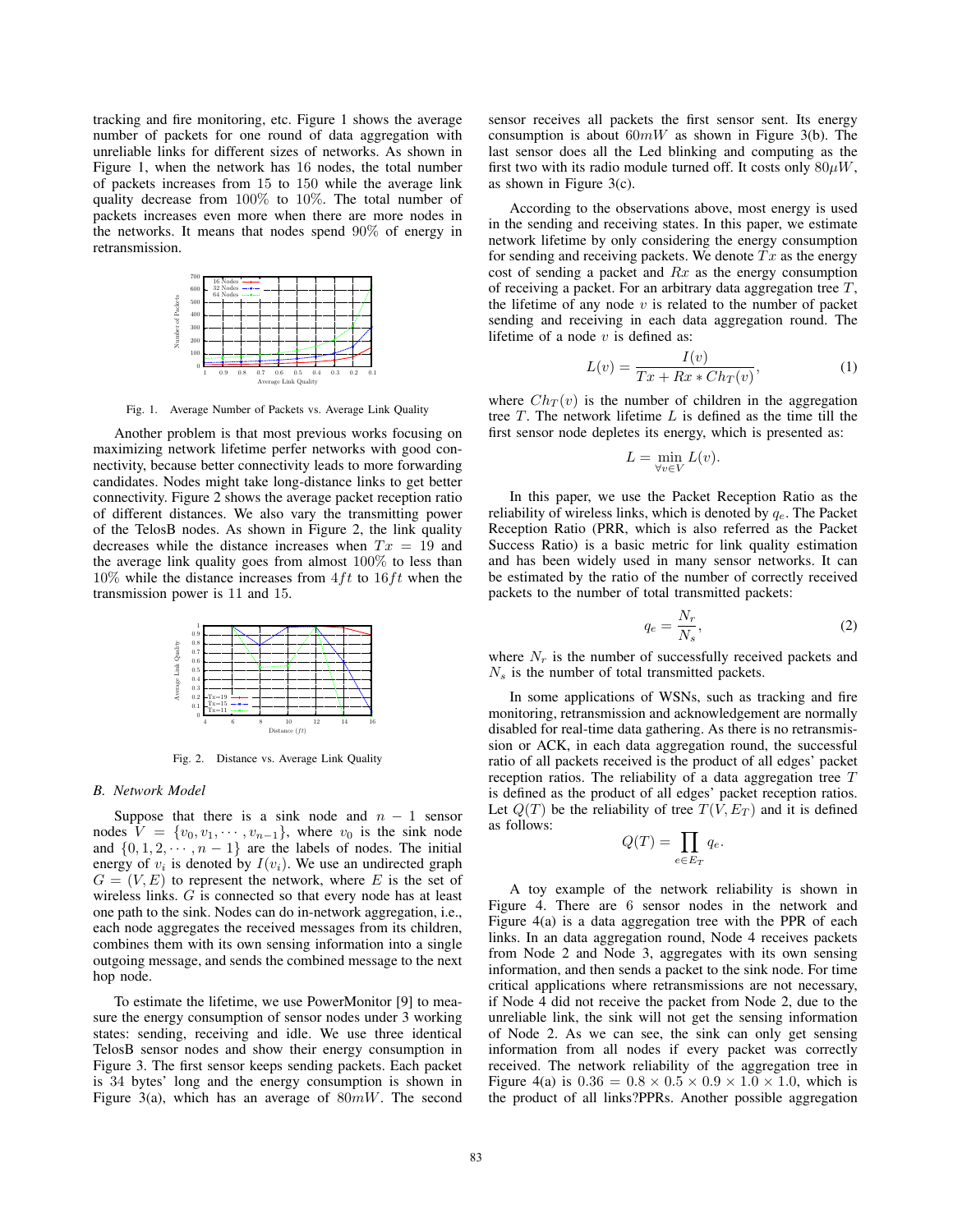

Fig. 3. The figures show the energy consumption of TelosB nodes during sending, receiving and idling, respectively. We get the data by PowerMonitor [9]. The average power consumption during a TelosB node sending packets is about  $80mW$ . When a node is listening and receiving, the energy consumption is at the average of  $60mW$ . When a TelosB node is in the idle state, the power consumption is only about  $80\mu W$ .

tree is shown in Figure 4(b). The aggregation reliability is  $0.648 = 0.8 \times 0.9 \times 0.9 \times 1.0 \times 1.0$ . We can see that the aggregation tree in Figure 4(b) has a better performance in term of reliability.



Fig. 4. A toy example of the network reliability.

#### IV. PROBLEM FORMULATION

In this paper, we fuse a linear program to formulate the MRLC problem. The linear program is based on Subtour Linear Program, which will be introduced first in this section. We then give the formal definition of the Maximizing Reliability of Lifetime Constrained (MRLC) data aggregation tree problem. At last we formulate the MRLC problem by a linear program.

## *A. Subtour LP*

We first formulate MST with Subtour LP. Subtour LP is a linear program which is usually used in the study of MST and TSP. Later we will show the MRLC problem can be formulated with a similar linear program.

$$
\min \quad \sum_{e \in E} c_e x_e \tag{Subtour LP}
$$

$$
\text{s.t.} \quad x(E(S)) \le |S| - 1, \forall S \subseteq V \tag{3}
$$

$$
x(E(V)) = |V| - 1,
$$
 (4)

$$
x_e \ge 0, \qquad \forall e \in E. \tag{5}
$$

 $x_e$  is the variable that indicates whether  $e$  is in the tree or not.  $S$  is any subset of  $V$  and  $E(S)$  denotes the set of  $\sum_{e \in F}^{\infty} x_e$  where F is a set of links. Constraint 3 guarantees edges with both endpoints in  $S$  and  $x(F)$  is used to denote that there is no loop among any subset of  $V$ , and Constraint 4 ensures that a spanning tree has  $|V| - 1$  edges. Though the number of constraints is exponential, we can prove that an integral solution of the Subtour LP can be found in polynomial time. We first introduce the theorem of Grötschel, Lovász and Schrijver in [11].

Theorem 1. *Given a full-dimensional polytope* P *and a polynomial-time separation oracle for* P*, one can find an optimal extreme point solution to a linear objective function over* P *(assuming it is bounded) via the Ellipsoid algorithm that uses a polynomial number of operations and calls to the separation oracle.*

According to Theorem 1, we only need to find a way to check if  $x$  satisfies the Subtour LP. Related works  $[12]$ have proven that there is a Min-Cut based polynomial time separation oracle which finds an S with minimum  $|S| - 1 +$  $x(E(V)) - x(E(S))$ . If it is less than  $|V| - 1$ , x is not in the polytope, and vice verse.

Then we have the following lemma.

Lemma 1. *An extreme point solution to the Subtour LP is integral.*

To prove Lemma 1, we first prove that

$$
x_e \le 1, \quad \forall e \in E. \tag{6}
$$

Assume that u and v are two endpoints of e. Set S to be  $\{u, v\}$ . According to Equation 3, we can get that  $x(E(S)) \leq |\tilde{S}| - 1$ and  $x_e \leq 1$ .

Next we introduce the *laminar* family and intersecting. Let F be the family of tight constraints in Equation 3 and 4:

$$
F = \{ S \subseteq V \mid x \left( E \left( S \right) \right) = |S| - 1 \}. \tag{7}
$$

Call two sets  $X, Y \in F$  intersecting if  $X \cap Y, X \setminus Y$  and  $Y \setminus X$  are nonempty. A family of sets is *laminar* if no two sets are intersecting. Let  $\mathcal{L} \subseteq F$  be the maximal laminar family. As there is no intersecting, sets in  $\mathcal L$  are linear independent. According to the Rank Lemma [12], the number of linear independent tight constraints equals to non-zero variables. In this case, we have that:

$$
|E^*| = |\mathcal{L}|,\tag{8}
$$

where  $E^* = \{e \mid x_e > 0\}.$ 

Lemma 2. *A laminar family* L *over the ground set* V *without singletons (subsets with only one element make no contribution in Equation 3) has at most*  $|V| - 1$  *distinct member.* 

*Proof:* We prove this lemma by induction on the size of the |V|. If  $|V| = 2$ , it is quite clear that  $|\mathcal{L}| \leq 1$ . Let the claim be true for all laminar families over ground sets of size strictly smaller than n. Let  $|V| = n$  and S be a maximal set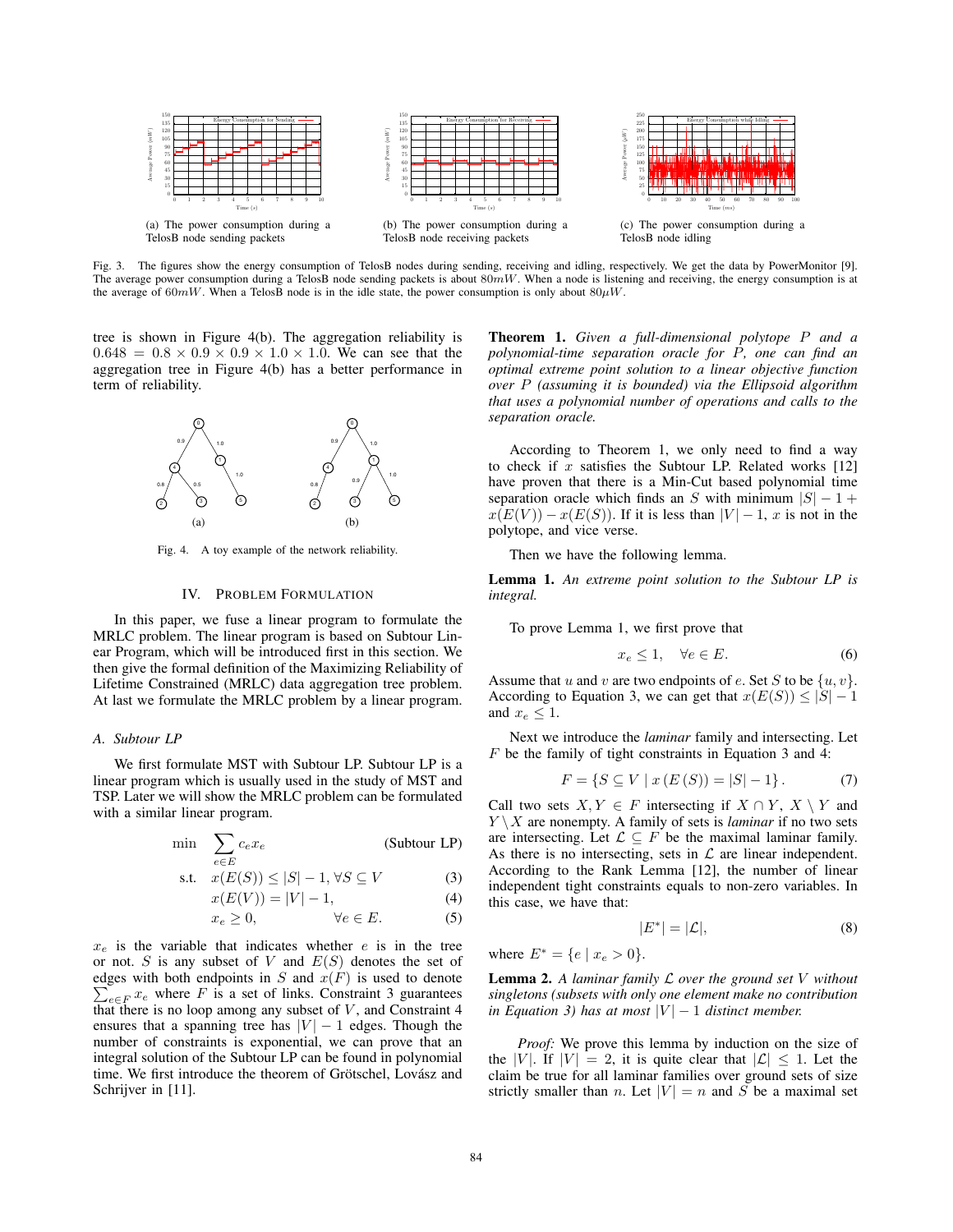in  $\mathcal L$  which is not equal to V. According to the definition of *laminar* family, each set in  $\mathcal{L}$ , except  $V$ , is either contained by S, or is not intersected with S. The number of sets contained by S (including S) is at most  $|S|$  – 1, by induction hypothesis. The sets in L, which are not intersected with S form a *laminar* family on the ground set  $V \setminus S$ , which has a size at most  $|V| - |S| - 1$  by induction hypothesis. Along with V, the *laminar* family  $\mathcal L$  has at most  $|S|-1+|V|-|S|-1+1=|V|-1$ sets.

According to Equation 6 and Equation 4, we have that  $|E^*| \geq |V| - 1$ . We can also prove that  $|E^*| \leq |V| - 1$  by Equation 8 and Lemma 2. Then we have  $|E^*| = |V| - 1$  and Lemma 1 is proved.

# *B. Problem Definition*

Based on the aforementioned model, we give the definition of the Maximizing Reliability of Lifetime Constrained data aggregation tree (MRLC) problem.

**Problem 1** (MRLC Problem). *Given a network topology*  $G =$  $(V, E)$ *, the packet reception ratio of all possible links:*  $E \to \mathbb{R}$ *, initial energy of all sensor nodes:*  $V \rightarrow \mathbb{R}$  *and a threshold of the lifetime* LC*, for any data aggregation tree* T *and its lifetime*  $L(T)$ *, we want to maximize*  $Q(T)$  *while*  $L(T) \geq LC$ *.* 

However, it is hard to directly express  $Q(T)$  in a graph. We first introduce a notion, edge cost, in order to maximize the reliability of sensor networks. For any wireless link e, the cost is defined as the logarithm of ETX. ETX is a high throughput metric for wireless networks proposed by Couto *et al.* in [10]. Let  $ETX(e)$  be the ETX of link e, which is the expected total number of packet transmissions (without ACK).

$$
c_e = \log ETX(e) = -\log q_e. \tag{9}
$$

The cost of a data aggregation tree is the sum of all edges' cost, which is:

$$
C(T) = \sum_{e \in T} c_e.
$$
 (10)

Lemma 3. *The aggregation tree with maximum reliability has the minimum cost defined in Equation 10.*

*Proof:* By Equation 9 and 10, we have that:

$$
C(T) = \sum_{e \in T} \log ETX(e),
$$
  
= -log  $\prod_{e \in T} q_e$ ,  
= -log  $Q(T)$ .

According to the above equation, we can prove the lemma. ■

Problem 2. *Given a network topology, the cost of each link, the initial energy of all sensor nodes, and a lifetime threshold of the lifetime* LC*, for any data aggregation tree T, we want to minimize*  $C(T)$  *while*  $L(T) \geq LC$ *.* 

According to Lemma 3, Problem 2 is essentially equivalent to Problem 1.

|  |  |  | Algorithm 1 Iterative Relaxation Algorithm |  |
|--|--|--|--------------------------------------------|--|
|--|--|--|--------------------------------------------|--|

## Input:

The network topology  $G(V, E)$ ; The packet reception ratio of each edge  $q_e, e \in E$ ; Initial energy of every node  $I(v), v \in V$ ; The threshold of lifetime B. Output: The spanning tree T. 1:  $W \leftarrow V$ . 2:  $I_{min} = \min_{v_i \in V} I(v_i), \forall v_i \in W$ .<br>3:  $L' \leftarrow \frac{I_{min} LC}{I_{min} - 2RxLC}$ .<br>4: while  $W \neq \emptyset$  do 5: Find an extreme point solution x of  $LP(G, L', W)$ .

6: Remove every edge e with  $x_e = 0$  from G.

7: Let  $E^*$  be the support of x.

8: If these is a vertex  $v_i \in W$  with  $E^*(L(v_i)) \geq LC$ , update  $W \leftarrow W \setminus \{v_i\}.$ 

9: end while

10: **return**  $T = (V, E^*)$ .

## *C. Problem Formulation*

With lifetime constraint added to the Subtour LP, the MRLC problem is formulated as follows:

$$
\min \sum_{e \in E} c_e x_e \tag{11}
$$

$$
\text{s.t.} \quad x_e \ge 0, \qquad \qquad \forall e \in E \tag{12}
$$

$$
x(E(S)) \le |S| - 1, \forall S \subseteq V \tag{13}
$$

$$
x(E(V)) = |V| - 1,
$$
 (14)

$$
x(L(v_i)) \ge L', \qquad \forall v_i \in W. \tag{15}
$$

The parameter  $G$  is the network topology,  $L'$  is a given constraint for lifetime and  $W$  is the set of nodes whose lifetime is constrained by  $L'$ . The variable  $x_e$  is used to indicate that whether  $e$  is included in the data aggregation tree and  $c_e$  is the cost of edge  $e$ . Equation 12, 13 and 14 guarantee that the output is a spanning tree. Equation 15 promises that every node's lifetime is no less than  $\vec{L'}$ . The objective function is to minimize the total cost, which equals to maximize reliability, according to Lemma 3.

As we can see, an integral solution of  $LP(G, L', W)$  is the optimal solution to our problem if  $L' = LC$  and  $W = V$ . However, integer programming is NP-hard. In the following sections, we propose a centralized algorithm by iteratively relaxing the linear program and get a sub-optimal solution.

## V. CENTRALIZED ALGORITHM

In this section, we present our Iterative Relaxation Algorithm (IRA), followed by the correctness and performance analysis.

## *A. Iterative Algorithm*

The proposed algorithm is shown in Algorithm 1. Let  $I_{min}$  be the minimum initial energy among all nodes.  $L'$  is the lifetime constraint used in the  $LP(G, L', W)$ , which is a little larger than LC. If there is a data aggregation tree with lifetime bounded by  $L'$ , IRA returns a data aggregation tree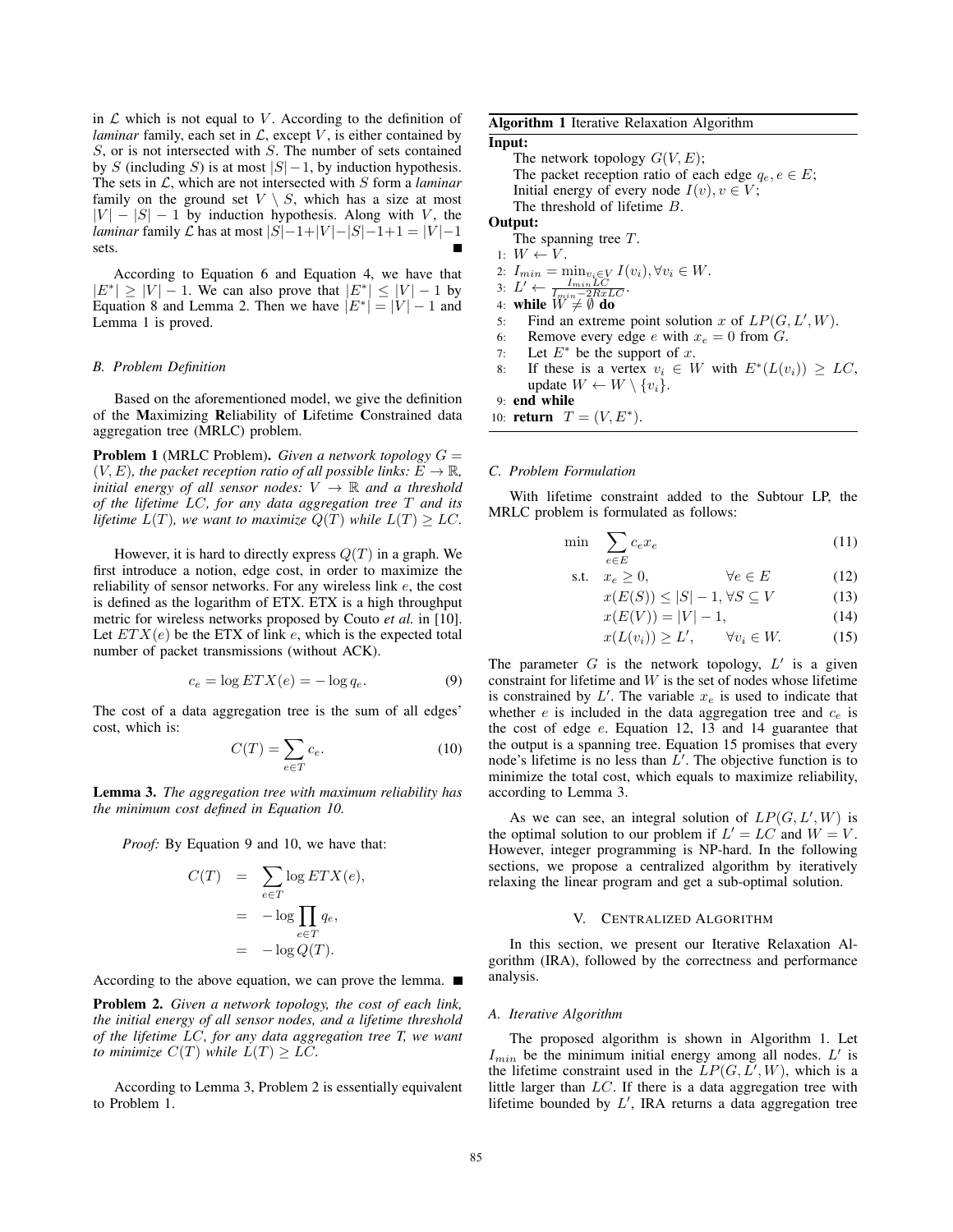whose lifetime is bounded by  $LC$  and the total cost is at most  $OPT(L')$ , where  $OPT(L')$  is the minimum spanning tree with lifetime constrained by  $L'$ . In [14], Fürer and Raghavachari proved that it is possible to find a spanning tree with maximum degree at most  $k+1$  if there is a spanning tree with maximum degree at most  $k$ . In this case, we can say that either IRA:

- shows that there is no data aggregation tree with lifetime bounded by LC,
- or finds a data aggregation tree with lifetime bounded by  $LC$  and total cost at most  $OPT(L')$ .

## *B. Correctness and Performance Analysis*

In this subsection, we prove the correctness of IRA, which means the algorithm can always find a node in W whose lifetime constraint can be removed in Line 8 of Algorithm 1. Once all lifetime constraints are removed, the problem is transformed to a minimum spanning tree problem. With Lemma 1, we can prove that an extreme point solution to  $LP(G, L', W)$ is integral.

Assume that  $x$  is an extreme point solution to  $LP(G, L', W)$  and  $E^*$  is the support of x, which is:

$$
E^* = \{ e \mid x_e > 0 \}.
$$
 (16)

Let  $F$  be the family of tight constraints in Equation 13 and  $14:$ 

$$
F = \{ S \subseteq V \mid x \left( E \left( S \right) \right) = |S| - 1 \}.
$$
 (17)

According to the Rank Lemma [12], we have the following characterization:

**Lemma 4.** Let x be an extreme point solution to  $LP(G, L', W)$ *and*  $E^*$  *is the support of x. There exists a set*  $T \in W$  *and a laminar family* L *such that*

- $x(L(v)) = L'$  for each  $v \in T$  and  $x(E(S)) = |S| 1$ *for each*  $S \in \mathcal{L}$ *.*
- ${E(S) | S \in \mathcal{L}} \cup {\delta(v) | v \in T}$  *are linear independent, where*  $\delta(v)$  *is the set of edges connected to v.*

$$
\bullet \quad |\mathcal{L}| + |T| = |E|.
$$

**Theorem 2.** *There exists a node*  $v \in W$  *with*  $x(L(v)) \geq L'$ *if*  $W \neq \emptyset$ *.* 

*Proof:* First of all, we observe that if  $T = \emptyset$ ,  $LP(G, L^{\prime}, W)$  can be seen as the Subtour LP. Hence, the problem is a simple minimum spanning tree problem and an extreme point of the linear program must be integral.

On the other hand, if  $T \neq \emptyset$ , suppose for the sake of contradiction that

$$
E^*(L(v)) > LC, \quad \forall v \in W.
$$
 (18)

We give one token for each edge in  $E^*$  and the sum of all tokens equals to  $|\mathcal{L}| + |W|$  by Lemma 4. We redistribute the tokens by the following two rules. Each edge  $e \in E^*$  gives:

- $x_e$  fractional token to the smallest set in  $\mathcal L$  containing both endpoints of e,
- and  $(1 x_e)/2$  fractional token to each of its endpoints for the lifetime constraints.

According to the definition of the laminar family, every tight set constraint in  $\mathcal L$  suffices to obtain one token in the first rule of redistribution. Thus the sum of tokens assigned to sets in the laminar is  $|\mathcal{L}|$ . Let  $v \in T$  be a node with a lifetime constraint. v receives  $(1-x_e)/2$  token for each edge incident at v, for a total token of value:

$$
\sum_{e \in \delta(v)} \frac{1 - x_e}{2} > \frac{E^*(\delta(v)) - x(\delta(v))}{2}.
$$
 (19)

As  $E^*(L(v)) > LC$  and  $x(L(v)) \geq L'$ , we have that:

$$
\frac{E^*(\delta(v)) - x(\delta(v))}{2} = \frac{I(v)}{I_{min}} > 1,
$$
\n(20)

where Equation 19 holds since  $x(L(v)) = L'$  and Equation 20 holds by  $E^*(L(v)) > LC$ . Every node in T gets more than 1 tokens and the sum of the second redistribution is more than  $|T|$ .

As we can see above, tokens are more than  $|\mathcal{L}|+|T|$ , which gives us the contradiction.

Next we analyse the performance of our scheme. First of all, for any iterative step, let  $C_1$  be the optimal solution to  $LP(G, L', W)$ , let  $C_2$  be the optimal solution after removing edges with  $x_e = 0$ . As we only remove edges with  $x_e = 0$ , the optimal solution should be the same. So we have  $C_1 = C_2$ . Let  $C_3$  be the optimal solution after removing some lifetime constraints. The solution should be the same or better because there are less constraints in the linear program. We have that

$$
C_3 \le C_2 = C_1. \tag{21}
$$

According to the above inequation, the total cost of the aggregation tree would never get worse in each iteration step. Let  $C(IRA)$  be the final solution of IRA and we have that:

$$
C(IRA) \le OPT(L'). \tag{22}
$$

#### VI. DISTRIBUTED PROTOCOL

In a distributed system, the link quality might change as time goes and the environment changes. It is inefficient to recall the centralized algorithm every time. In this section, we propose the distributed updating schemes for maintaining a sub-optimal aggregation tree. The updating schemes are activated under two circumstances. One is that a high quality wireless link in the data aggregation tree suddenly gets unreliable. The other is an unreliable link which is not in the data aggregation tree gets better. For each case, we propose a distributed updating scheme by message passing.

# *A. Prufer Code ¨*

Before introducing the distributed protocol, we introduce the Prüfer code first, as it is very efficient for any node changing its parent when the spanning tree is presented by the Prüfer code. The Prüfer code, which is also called Prüfer sequence or Prüfer number, is a unique code associated with a labeled spanning tree. The Prüfer code needs only needs  $n-2$  integers to present a labeled spanning tree with n nodes and both the encoding and decoding algorithms have low time complexity. Traditional Prüfer code is used to unrooted tree. We extend the Prüfer code to adapt the data aggregation tree, in which the root is the sink node and every non-sink node is aware of its parent.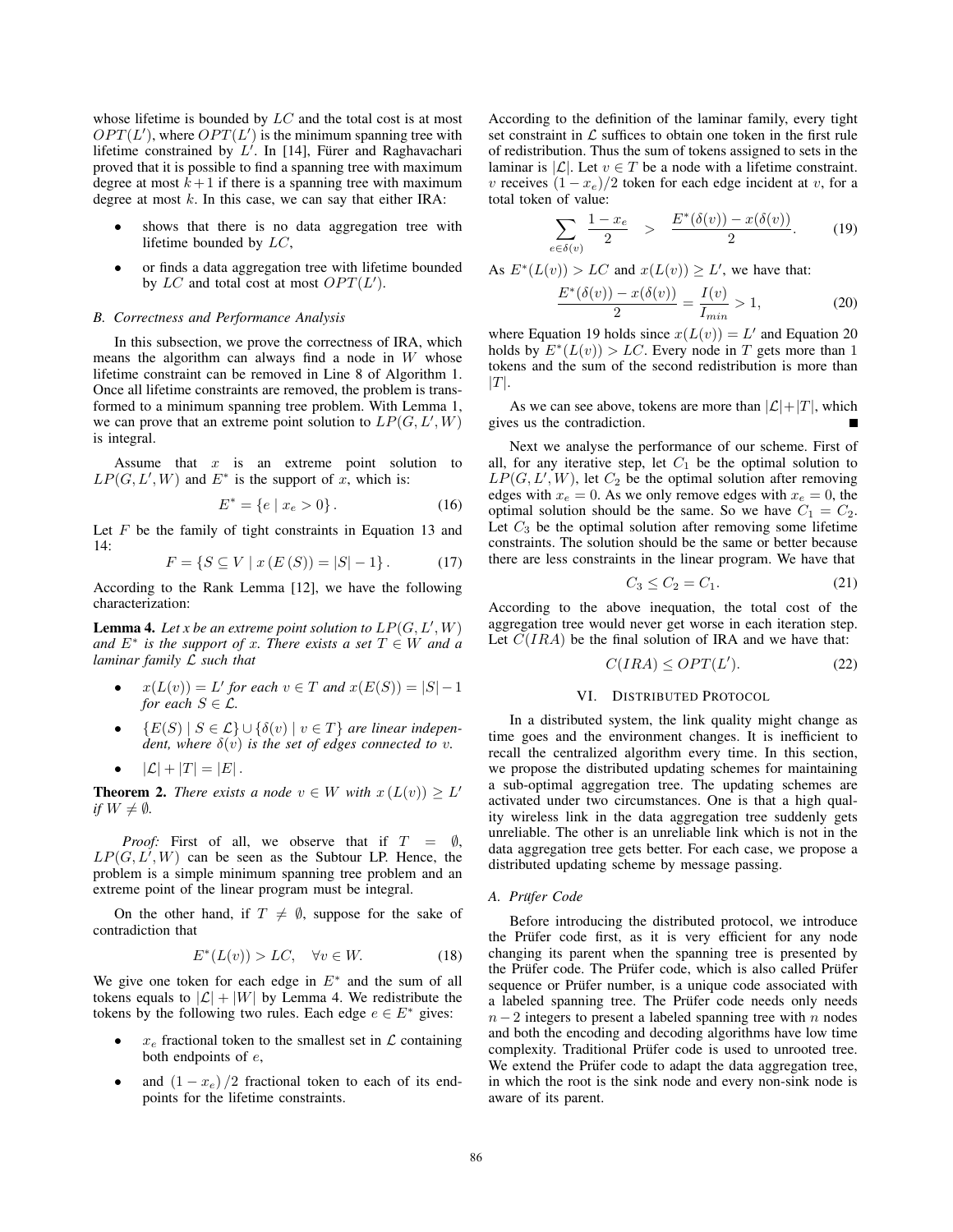## Algorithm 2 Encoding

Input: The labeled tree  $T$  where the label of a node is its ID. Output:

Prüfer code  $P$  for  $T$ 

1:  $P = ()$ .

- 2:  $T' = T$ .
- 3: for  $i = 1$  to  $n 2$  do
- 4: Let u be the leaf with the largest label in  $T'$ .
- 5: There must exist a node v that  $(u, v) \in T'$ .
- 6: Remove u and  $(u, v)$  from  $T'$ 7: Append v to  $P(p_i = v)$ .
- 8: end for
- 9: **return**  $P = (p_1, p_2, \cdots, p_{n-2})$

# Algorithm 3 Decoding

Input:

Prüfer code  $P = (p_1, p_2, ..., p_{n-2})$ 

# Output:

Decoded code  $D = (d_1, d_2, \cdots, d_n)$ .

- 1:  $D = ()$ .
- 2:  $\bar{P} = \tilde{P}$ .
- 3: for  $i = 1$  to  $n 2$  do
- Let  $u$  be the node with the largest label which is not in  $D \cup P.$
- 5: Append u to  $D$   $(d_i = u)$ .
- 6: Remove  $p_i$  from  $P$ .
- 7: end for
- 8: Append  $p_{n-2}$  to  $D(d_{n-1} = p_{n-2})$ .
- 9: Append 0 to  $D(d_n = 0)$ .
- 10: **return**  $D = (d_1, d_2, \cdots, d_n)$ .

*1) Encoding:* The encoding algorithm is shown in Algorithm 2. In each round, we find the leaf with the largest ID, add its parent into the Prüfer sequence and remove the leaf node from the tree. The algorithm goes until only 2 nodes remain. Figure 5(a) is an example of encoding. The tree has 5 leaf nodes, labeled as  $\{1, 3, 5, 6, 7\}$  and 7 is the largest one. We remove 7 from the tree, and append 0 (7's parent) to P. The second removed node is 6 and 2 is appended to P. After removing 6, 2 is a leaf node and added to the leaf node set. We repeat these steps for  $n - 2$  times until there are only  $2$  nodes and  $1$  edge left in the tree. We get the Prüfer code  $P = (0, 2, 8, 4, 4, 0, 8)$  by removing  $(6, 3, 2, 4, 7, 5, 1)$ , respectively. With proper data structure, Algorithm 2 has a time complexity of  $O(n \lg n)$ .

*2) Decoding:* For any node in the data aggregation tree, by the time it received the Prüfer code, it can decode  *by* Algorithm 3. In the decoding algorithm, we find the children of nodes in the Prüfer code one by one. For all candidates, we pick the one with the largest ID. We use the encoded Prüfer code  $P = (0, 2, 8, 4, 4, 0, 8)$  above as an example. First we set  $P = P$  and  $D = ($ ). Let u be the node with the largest label and not in  $D \bigcup \overline{P}$ , which is 7. Append 7 to D and remove 0 from  $\overline{P}$ . Repeat these steps until there is no node in  $\overline{P}$  and D is now  $D = (7, 6, 5, 3, 2, 4, 1)$ . We than append 8, which is the last remove node from  $\bar{P}$  and 0, which is the sink node with the smallest label, to D and we get  $D = (7, 6, 5, 3, 2, 4, 1, 8, 0)$ . As we can see in Figure  $5(a)$ , the edge set of the spanning



Fig. 5. An example of Prüfer code. The Prüfer code of Figure 5(a) is  $P =$  $(0, 2, 8, 4, 4, 0, 8)$  and the decode sequence is  $D = (7, 6, 5, 3, 2, 4, 1, 8, 0)$ . The Prüfer code  $P$  has a length of  $n - 2$  and the decode sequence  $D$  has a length of  $n$ , where  $n$  is the number of nodes. Both the coding and decoding algorithms have the time complexity of  $O(n \lg n)$ . Figure 5(b) is an example of parent changing by the Prüfer code.  $4$  wants to change its parent from 0 to 7. After decoding the Prüfer code, 4 first finds its connected component without  $(4, 0)$  and it is  $(6, 3, 2, 4)$ .

tree is  $\{(d_1, p_1), (d_2, p_2), \cdots, (d_{n-2}, p_{n-2})\} \bigcup \{(d_{n-1}, d_n)\}$ precisely. Algorithm 3 has also a time complexity of  $O(n \lg n)$ .

According to Equation 1, the lifetime of a node is only related to the number of its children in the tree. In Prüfer code  $P = (0, 2, 8, 4, 4, 0, 8), 0, 4$  and 8 all appear twice and 2 only appears once. In Figure 5(a), both 4 and 8 has two children in the tree, 2 has one children. The number of children is the same as the number appeared in the Prüfer code. The only exception is sink node 0, which has 3 children but 2. Besides the sink node, we have the following observation:

$$
Ch_T(v) = N_P(v), \forall v \neq v_0,
$$
\n(23)

where  $N_P(v)$  is the number of v appearing in Prüfer code P. To the sink node, as we can see in Algorithm 2, one edge remains and this edge is always adjacent to the sink node because the sink node has the smallest label. This makes the sink has one more children than it appearing in the Prüfer code.

## *B. Distributed Protocol*

There are two cases an update might happen. One is that a selected link in the tree gets unreliable and the child wants to change its parent. The other is that an unreliable link not in the tree gets better and can be added into the aggregation tree. Once an aggregation tree is constructed, the sink calculates the Prüfer code and broadcasts to all sensors.

*1) Link Getting Worse:* When a link in the tree gets worse, the child will select a new parent. It decodes the Prüfer code first, removes the link from the tree, find its new parent which connects two separated components with the highest link quality. Take Figure  $5(b)$  as an example. 4 finds that the link  $(4, 0)$ gets very unstable and has a high packet loss rate. Assume that 4 has the Prüfer code  $P = (0, 2, 8, 4, 4, 0, 8)$  and it gets the sequence  $D = (7, 6, 5, 3, 2, 4, 1, 8, 0)$  by decoding. If  $(4, 0)$ was removed, the graph would be two connect components. By  $P$  and  $D$ , we can find that  $2$  and  $3$  are children of  $4$  and 6 is the child of 2. So 4 is in the component of  $(6, 3, 2, 4)$ and the new parent of 4 should be in  $V \setminus \{6, 3, 2, 4\}$ . Assume that  $(4, 7)$  has better link quality and  $7s$  lifetime in under constraint after 4 connected. Let  $P'$  and  $D'$  be the updated sequences. We first move  $(6, 3, 2, 4)$  to the top of  $D'$ , which gives  $D' = (6, 3, 2, 4, 7, 5, 1, 8, 0)$ . We then move parents of  $(6, 3, 2)$  to the top of  $P'$ , followed 7 and other nodes. The updated P' is  $P' = (2, 4, 4, 7, 0, 8, 8)$ . As every node has the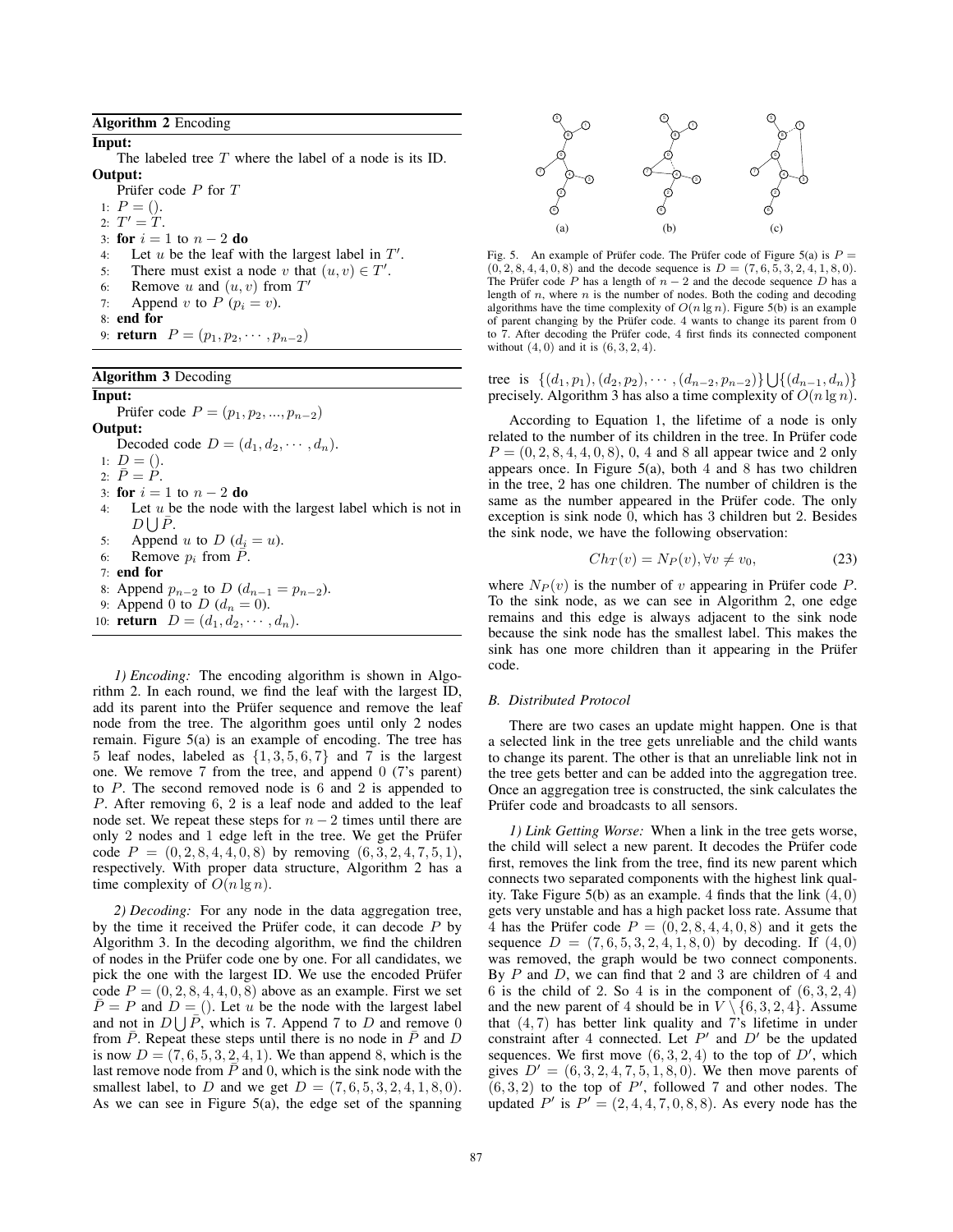Algorithm 4 Iterative Local Updating Algorithm

Input:

A Link  $(u, v)$ ;

Prüfer code  $P = (p_1, p_2, ..., p_{n-2}).$ 

# Output:

- An Updated Aggregation Tree.
- 1: Decode  $P$  and get  $D$ .
- 2: Let  $p_u$  and  $p_v$  are parents of u and v, respectively.
- 3: Without loss of generality, we assume that the cost of  $(v, p_v)$  is smaller than  $(u, p_u)$ .
- 4: if  $u$  can have more children under the lifetime constraint & the cost  $(v, p_v)$  is larger than  $(v, u)$  then
- 5: v changes its parent from  $p_v$  to u.
- 6: Recall this algorithm by giving  $(v, p_v)$  and updated Prüfer code.
- 7: else if  $v$  can have more children under the lifetime constraint & the cost  $(u, p_u)$  is larger than  $(v, u)$  then
- 8:  $u$  changes its parent from  $p_u$  to  $v$ .
- 9: Recall this algorithm by giving  $(u, p_u)$  and updated Prüfer code.
- 10: end if
- 11: return The updated tree.

same information, 4 only needs to broadcast a Parent-Changing information to other nodes and every node could get the same  $P'$  and  $D'$ . For every sensor node, it only needs to maintain  $P'$  and  $D'$ . The time complexity of parent changing is only  $O(n)$  for each sensor.

*2) Link Getting Better:* Adding an edge in a tree is much more involved than the first case. There exists a loop in the graph after the edge is added. Usually a depth-first-search algorithm is used to find the loop in a graph. The time complexity of finding the loop in a graph is  $O(n)$  and it can hardly be modified to a distributed system. Given the Prüfer code, it might be easier to find the loop. However, cutting a loop might change the child-parent relationship. For this problem, we present the ILU (Iterative Local Updating) algorithm. The algorithm is shown in Algorithm 4. Assume that the link between  $u$  and  $v$  is getting better and it is more reliable than the link between  $u$  and its parent. We first remove the link between  $u$  and its parent. We then let  $v$  be  $u$ 's new parent by adding the link  $(u, v)$ . At last, we recall the algorithm by inputting the link between  $u$  and its last parent.

An example of this algorithm is shown in Figure 5(c) while a link between 1 and 3 is getting better. Assume that  $(3, 4)$  has lower cost than (1, 8) and 3 can have more children under the lifetime constraint. The ILU algorithm solves the problem in two steps. First 1 changes its parent from 8 to 3 by using the Link Getting Worse scheme. Then we recall the ILU algorithm by regarding  $(8, 1)$  as a link getting better. The ILU algorithm only needs information among two neighbors and it can search the loop in a distributed way iteratively.

## VII. PERFORMANCE EVALUATION

We evaluate the performance of our approaches with trace data from a device free localization system. The system comprises a wireless sensor network consisting 16 adjustable tripods with a height of  $0.9m$ , along the perimeter of a  $3.6m \times 3.6m$  square. The distance between two adjacent



Fig. 6. The Device Free Localization System



Fig. 7. Performance in the DFL system

sensors is  $0.9m$ . The sensors are labeled from 0 to 15 and the node 0 is the sink node. All sensors are powered by two AA batteries with initial energy of 3000J. At the beginning, every sensor node broadcasts a thousand rounds of beacons to estimate the link quality. The energy consumption for sending and receiving a packet are  $1.6^{-4}$  J and  $1.2^{-4}$  J, respectively. The network lifetime is defined as the total number of data aggregation rounds until the first node depletes all its energy. The system is shown in Figure 6.

We compare our algorithm IRA with two related works. One approach is Approximation Algorithm for Maximizing Lifetime (AAML) proposed in [1]. AAML starts from an arbitrary tree and iteratively reduce the load on bottleneck nodes. The bottleneck nodes are likely to deplete their energy due to high number of children or low remaining energy. Wu *et al.* prove that AAML terminates in polynomial time and is near optimal. The other solution (MST) is the Prim's Algorithm for the Minimum Spanning Tree problem [18]. It initializes a tree with the root node. Then it grows the tree by one edge: of the edges that connect the tree to vertices not yet in the tree, find the min-cost edge and transfer it to the tree. Repeat this step until all nodes are added into the tree. Since the MRLC problem is NP-complete and there is no efficient algorithm returning the optimal solution. The optimal solution of MRLC should be at least the cost of MST. We use MST as the lower bound of optimal solutions to our problem. In some cases, we only compare the cost of different solutions as cost is the metric used in both IRA and MST. According to Lemma 3, low cost equals to high reliability.

# *A. Performance in the DFL System*

We run our algorithm with trace data from the device free localization system, as well as AAML and MST. We compare the total cost and the reliability of data aggregation trees given by different approaches. As AAML does not take link quality under consideration, we ignore unreliable links with the packet reception ratio lower than 0.95. The result is shown in Figure 7. The blue bars are the total cost and the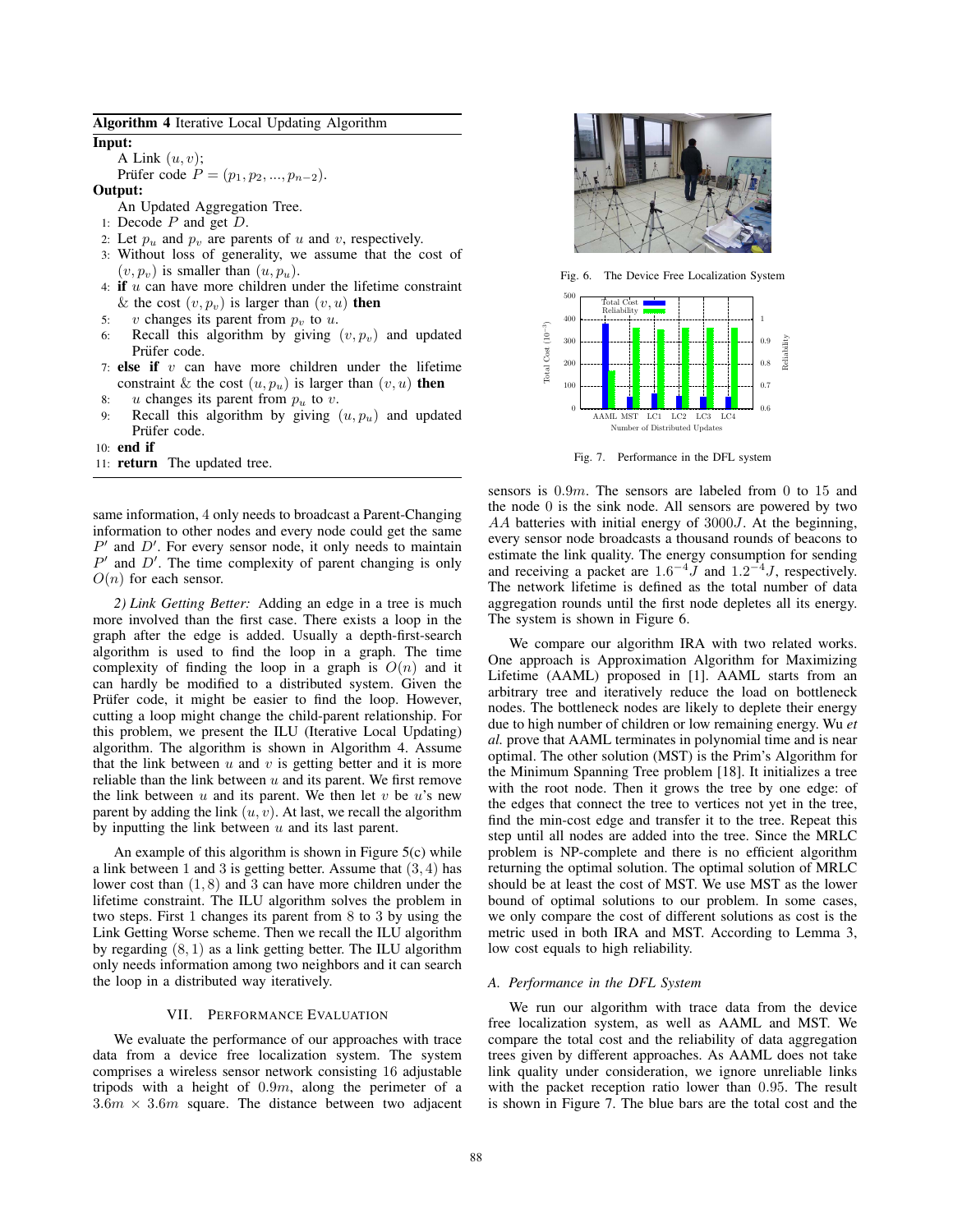

Fig. 11. Cost of Distributed Protocol



green bars are the reliability of different data aggregation trees. AAML has a total cost of 378 and the reliability is about 0.77. The aggregation tree generated by MST has the minimum cost among all spanning trees in the network, which is 55 and the reliability is about 0.963. Moreover, we use different lifetime constraints in our approaches, which are  $L_{AAML}$ ,  $1.5L_{AAML}$ ,  $2L_{AAML}$  and  $2.5L_{AAML}$ , and  $L_{AAML}$  is the near optimal lifetime given by AAML. When  $LC1 = L_{AAML}$ , the total cost of IRA is 68 and the reliability is 0.954. Without loss of lifetime performance, the total cost is only 18% of which in AAML and the reliability has an improvement of 24%. The performances of IRA under some other lifetime constraints are also provided. When  $LC2=1.5L_{AAML}$ , the total cost is 58. When  $LC3=2L_{AAML}$ , the cost of IRA equals to that of MST, which is the minimum cost of all possible aggregation trees in the network. We can conclude that our solution has much better cost and reliability performance than AAML even under the same lifetime constraint and achieve the optimal reliability by a little violation of lifetime.

## *B. Performance in Random Graphs*

We run our approaches on random graphs with different network parameters. Each random graph has 16 nodes and every possible edge occurs independently with probability 70%. The link quality of each edge is randomly selected in  $(0.95, 1)$ . We use the lifetime of aggregation trees by AAML as the lifetime constraint in our scheme. Here results of MST are also provided as a low bound.

*1) Same Initial Energy:* In this set of simulations, every sensor node has the same initial energy 3000J. The results are shown in Figure 8, where three curves present the cost of AAML, IRA and MST, respectively. The solid curve shows the cost of AAML in [1]. The curve starts at about 400 and the maximum cost is over 800. The reliability of AAML is between 57% and 75%. The blue curve is the cost of IRA, which starts at about 75 and ends at a little above 225. As we can see, with the same lifetime performance, the total cost of IRA is only about 30% of which given by AAML. The cost of IRA is between 75 and 250, which indicates that the reliability of IRA trees is between 85% and 95%. The black curve presents the cost of MST and it is quite close to the blue curve. As we can see, in most cases, the cost of IRA is only about 20 more than MST, which has no lifetime constraint and

is the lower bound of optimal solution to the MRLC problem. We can conclude that our solution is more reliable than AAML and the cost is near optimal.

*2) Different Initial Energy:* We analyze the performance of IRA under different initial energy in this part. As the energy consumption is different among sensor nodes, it is quite normal that sensor nodes have different energy after the system is running for a while. In this set of simulations, a sensor node has the initial energy randomly selected in [1500*J*, 5000*J*]. The results are shown in Figure 10. The red curve is for AAML, the blue curve is for IRA and the black one is for MST. As we can see, the IRA and MST curves are more closer than in Figure 9 and AAML also have a better performance. It is mainly because that the network is highly connected (about 70% pairs of nodes are connected). When nodes have different initial energy, the lifetime is mainly based on nodes with less initial energy and they usually are used as leaves in the aggregation trees. Nodes with more initial energy have more choices and thus have a better performance. However, unlike IRA and MST, AAML's performance is quite unstable and the cost is very high in about 30% of cases. In most situations, the cost of AAML is at least 50% higher than that of IRA. We conclude that IRA has a better performance than AAML for different initial energy situations and the cost of IRA is close to the optimal solution.

*3) Different Link Probability:* In the above simulations, the network is highly connected with a link probability of 70%. In this set of simulations, we give more results with different link probabilities. For each link connection probability, we construct 100 random graphs and the results are shown in Figure 10. The red curve presents the average cost of AAML, the blue curve presents the average of IRA and the black curve is MST. As we can see, the red curve increases as the link probability increases while the IRA and MST almost stays the same under different link connection probabilities. That is mainly because the AAML has more choices as more links are in the network while IRA and MST only cares more about low cost links, other than the number of links.

# *C. Performance of Distributed Protocol*

In this section, we evaluate the performance of the distributed protocol. We use the DFL system as the initial state of the simulation. An data aggregation tree has been constructed